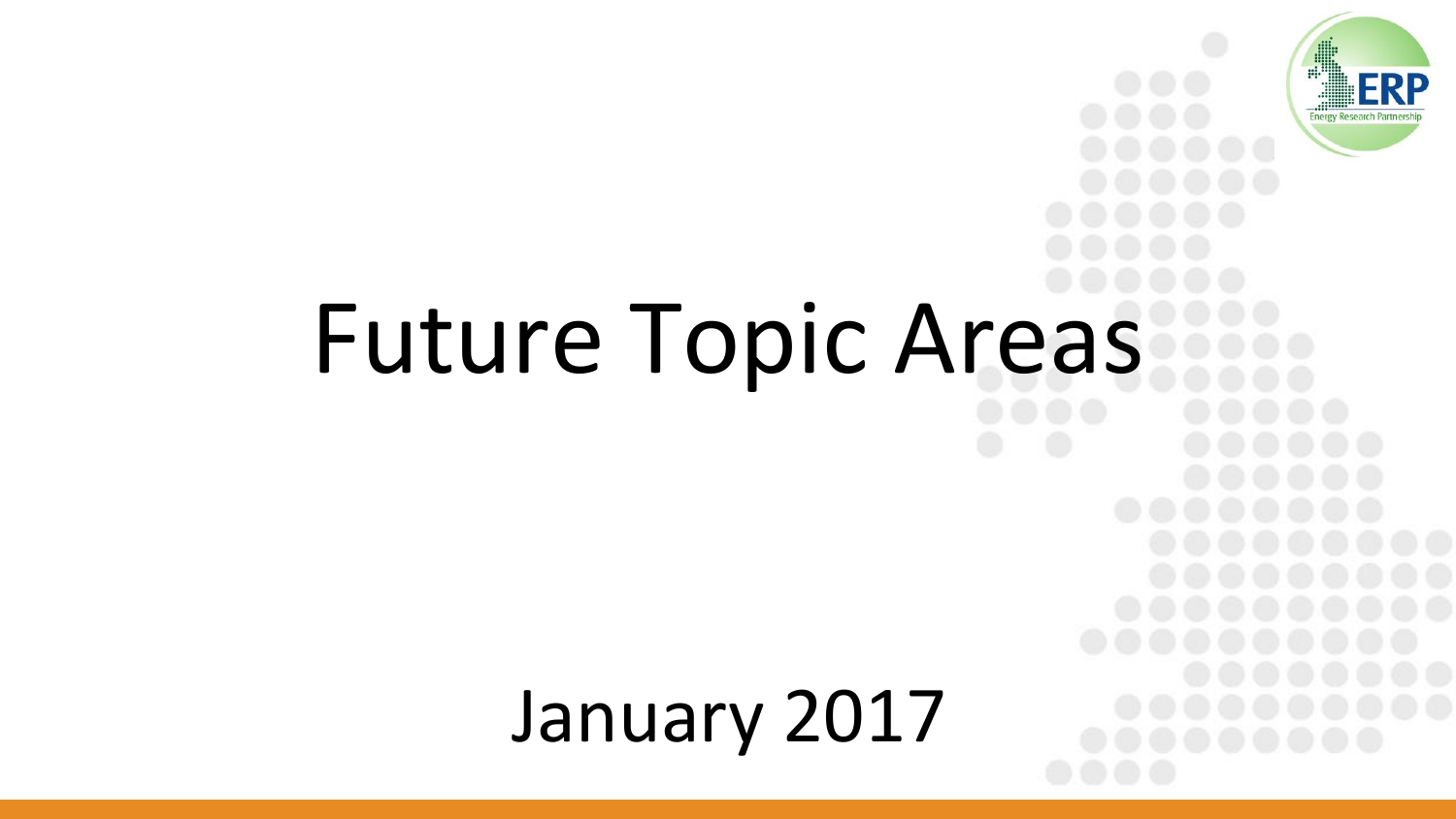### Topic Areas

1. [Whole system / cross-vector energy sector considerations](http://erpuk.org/whole-system-cross-vector-energy-sector-considerations/) What are the issues for whole systems considerations – and the interaction, opportunities and trade-offs between power, heat (cooling), and transport in the transition to decarbonisation.

#### 2. [Cost and feasibility of future energy solutions](http://erpuk.org/cost-feasibility-future-energy-solutions/)

Which direction is our energy system is headed and what is the ultimate price to the consumer. Can prices rise whilst costs reduce?

#### 3[.Autonomous vehicles](http://erpuk.org/autonomous-vehicles-pace-adoption-transition-effect-energy-sector/)

A look at the emerging trends in the transportation sector and the emergence of a technology trifecta; autonomy, connectivity and electrification.







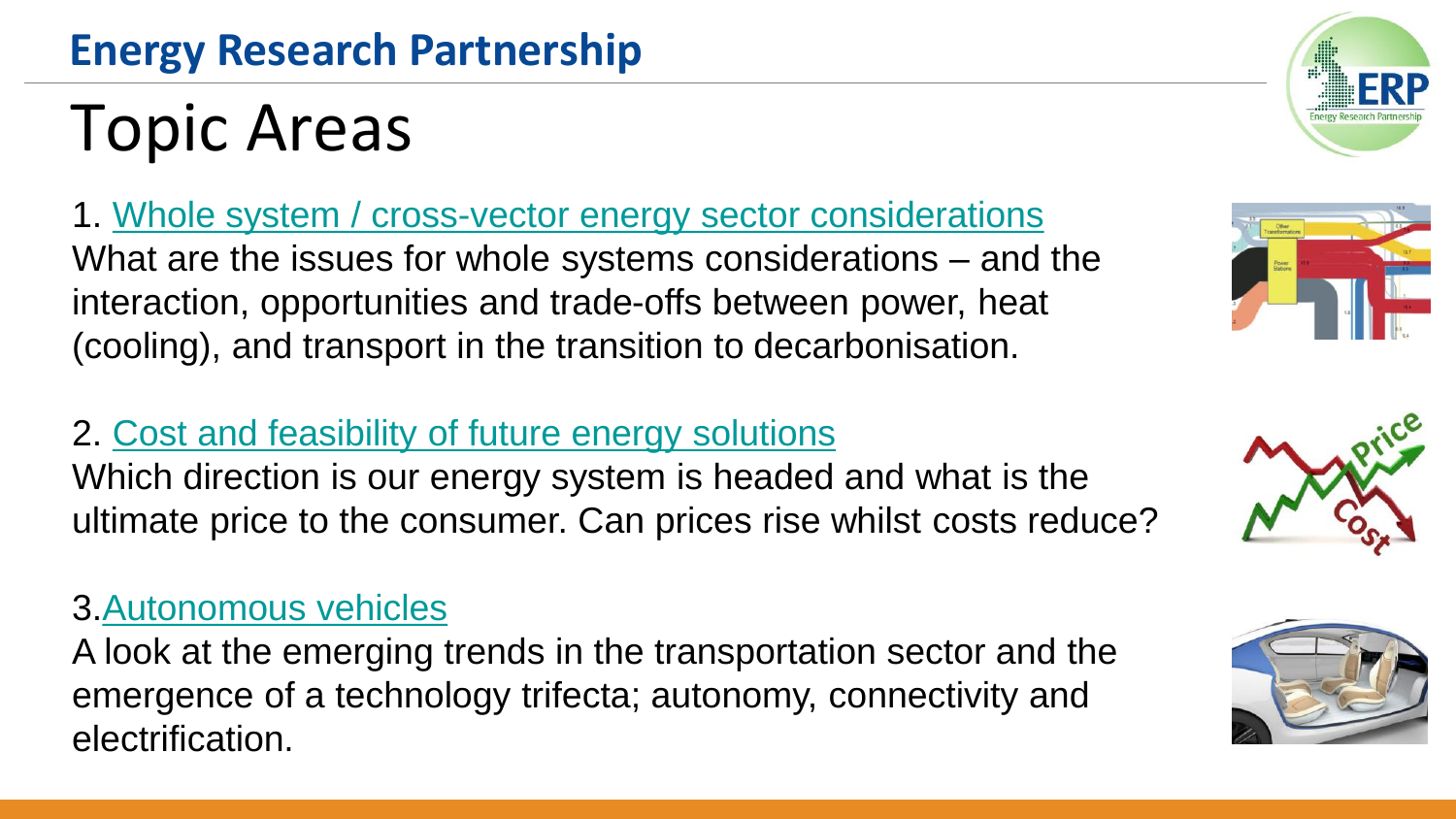# Topic Areas

4. [Digitisation, Artificial Super Intelligence and Energy](http://erpuk.org/digitisation-artificial-energy/)

A look at the rapidly evolving technology landscape, the effect it is having and will continue to have on the energy sector. How can we capitalise on the benefits technology offers?

5. [Maintaining future grid flexibility](http://erpuk.org/maintaining-future-grid-flexibility/)

How has the world has changed since ERP delivered its work on ways to maintain a flexible grid whilst decarbonising the energy system – and what should be considered going forward.





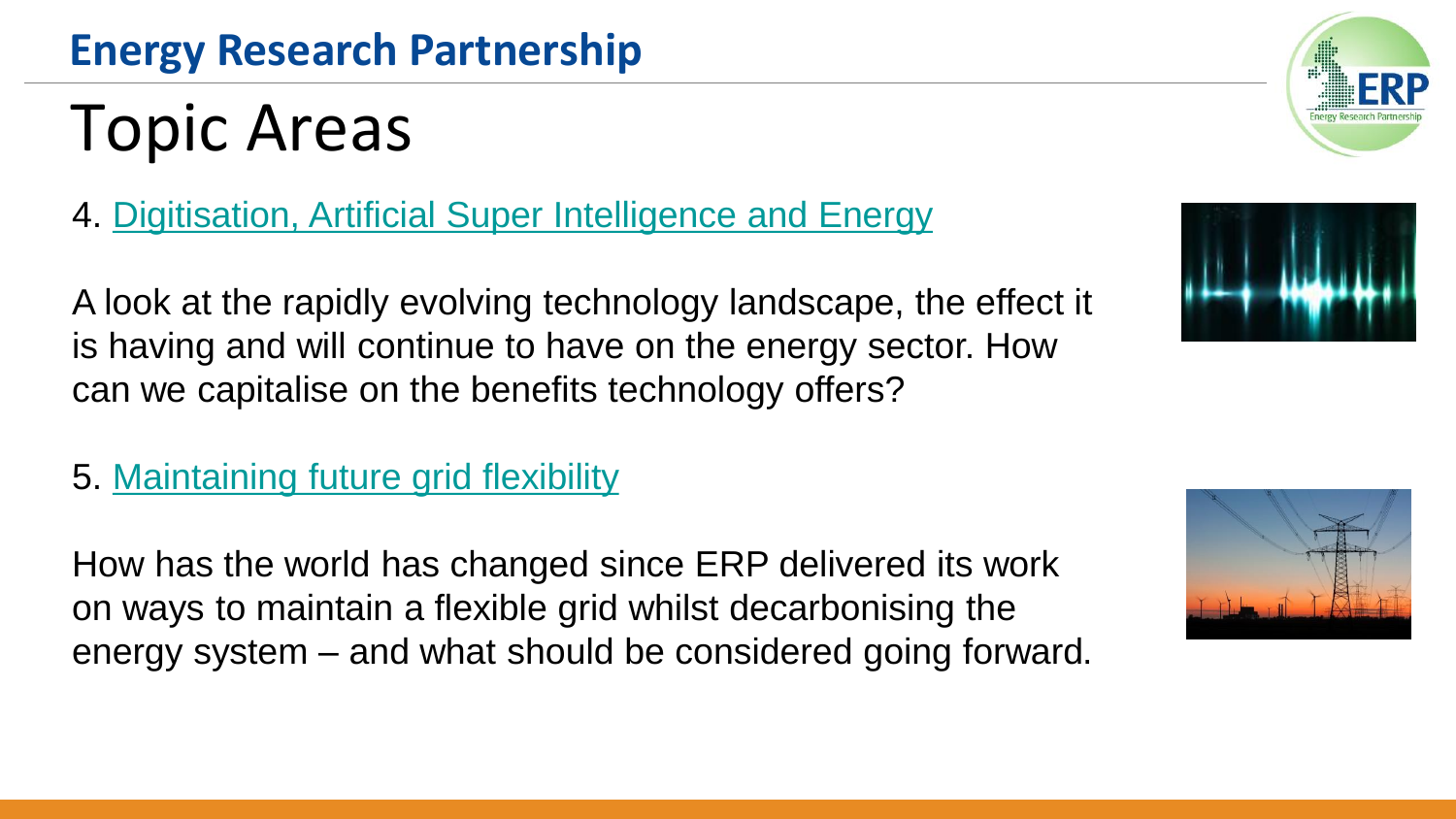### Topic Areas

6. [Emerging technologies, low carbon solutions and investment](http://erpuk.org/emerging-technologies-low-carbon-solutions-recommendations-investment/)

A reflection on the outcomes from the Horizon Scanning work and the emerging technologies that will help decarbonise the energy system. How should we prioritise investment to accelerate innovation?

#### 7. [Greenhouse Gas Removal Technologies](http://erpuk.org/greenhouse-gas-removal-technologies/)

The potential importance of greenhouse gas removal, its impact on the energy system and whether it can be relied on to help address the more challenging greenhouse gas emissions.





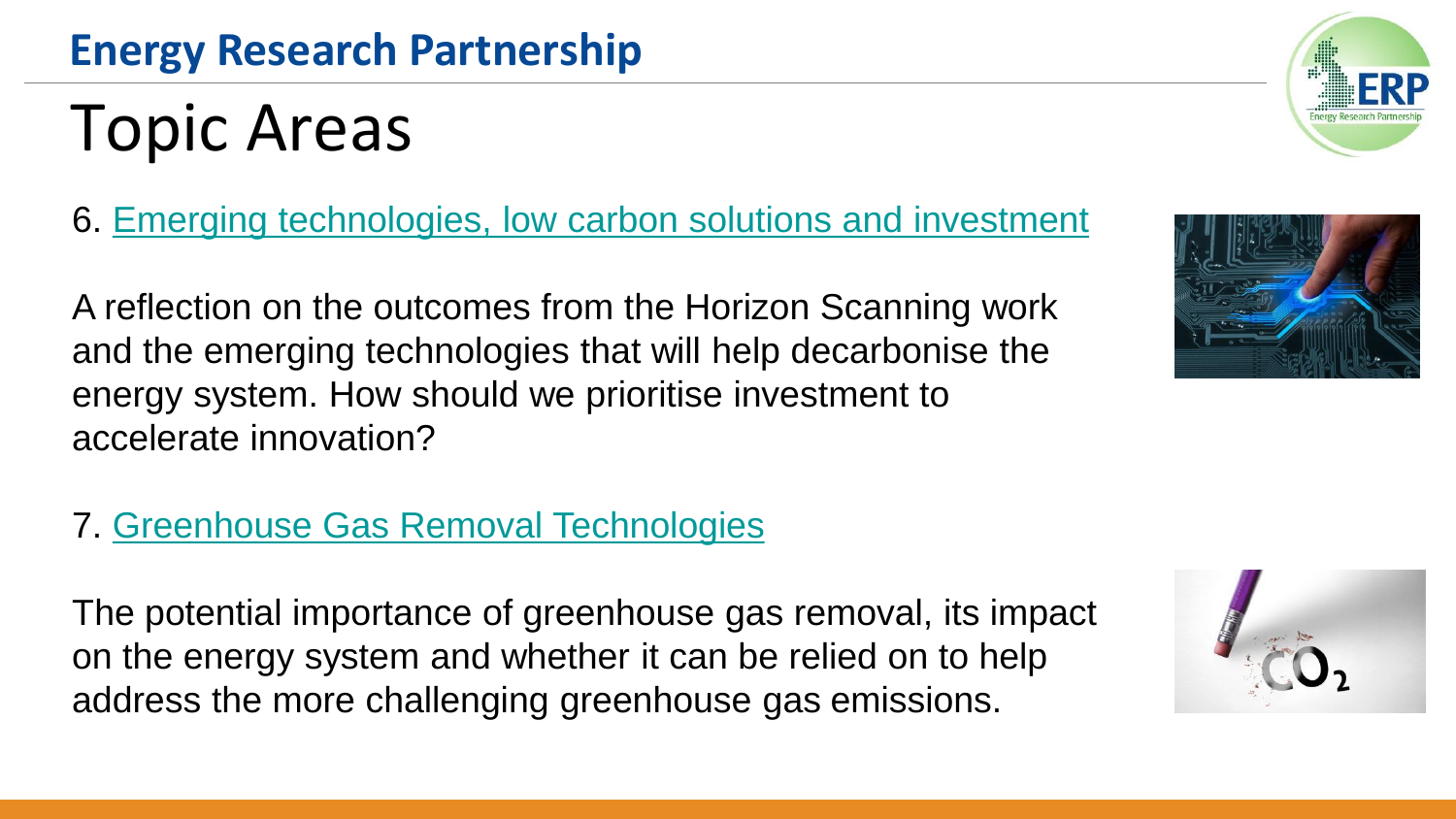#### **Energy Research Partnership**

### Web Interest



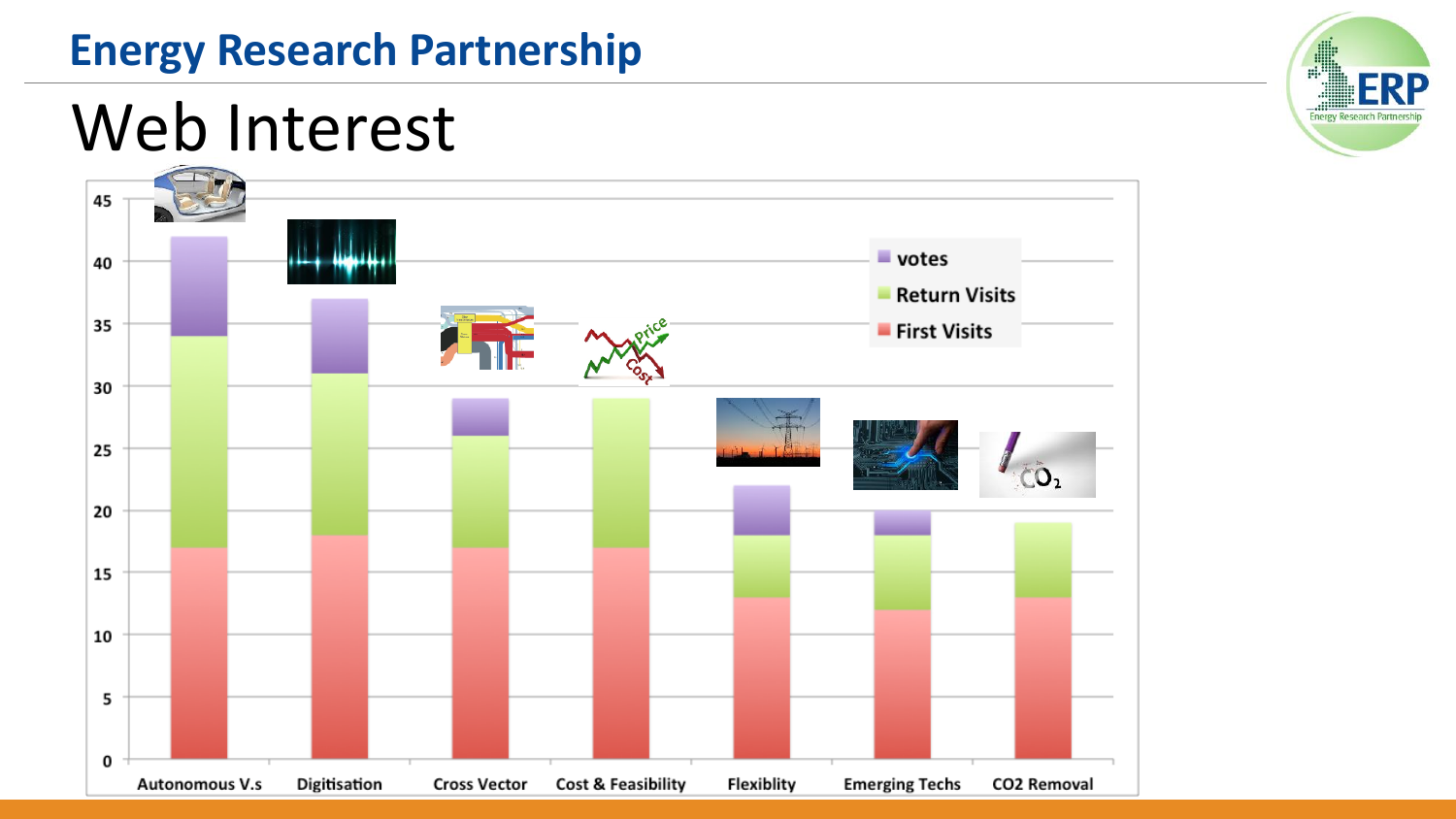

# Two routes to new projects